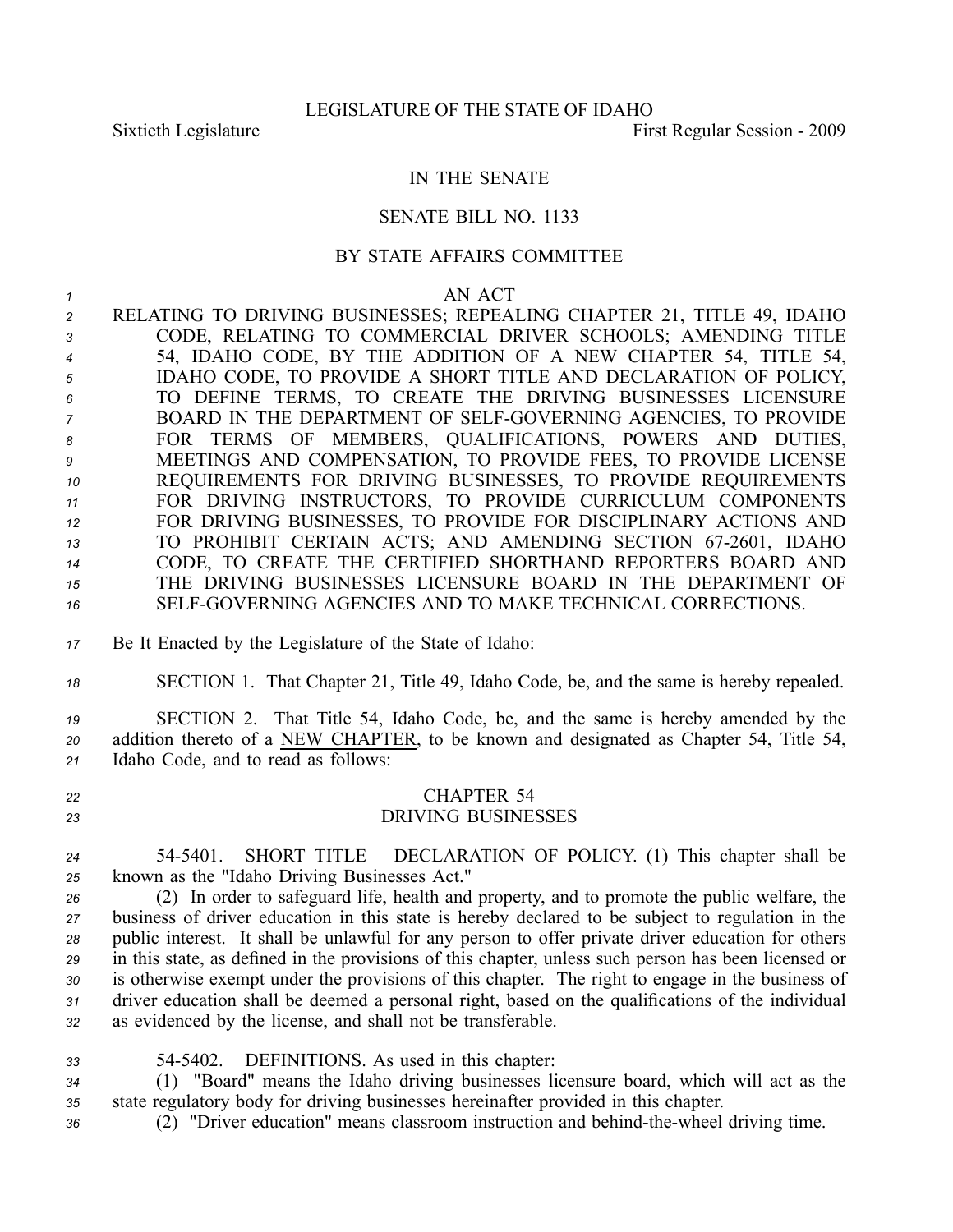(3) "Driving business" means any driver education business, for the education of students in <sup>a</sup> classroom or motor vehicle, or both, which education shall not qualify <sup>a</sup> student for <sup>a</sup> commercial driver's license or which education is run by <sup>a</sup> church or synagogue or by <sup>a</sup> refugee program or those teaching accident prevention courses taught by or regulated or licensed by the transportation department.

 (4) "Driving instructor" means <sup>a</sup> person who is licensed by the board to teach the classroom instruction phase and behind-the-wheel training phase of automobile driver training. This term does not apply to any independent certified driving instructor who participates in <sup>a</sup> state or federal program directed at training or retraining persons in occupational skills, or to instructors who operate or work for public driving businesses that are overseen by the department of education.

*<sup>12</sup>* (5) "License" means <sup>a</sup> document issued by the bureau of occupational licenses on behalf *<sup>13</sup>* of the board officially documenting the individual's right to practice as <sup>a</sup> driving instructor or to *<sup>14</sup>* operate <sup>a</sup> driving business within the state of Idaho.

*<sup>15</sup>* (6) "Student" means <sup>a</sup> person aged fourteen and onehalf (14 1/2) up to seventeen (17) *16* years.

 545403. BOARD – TERMS OF MEMBERS – QUALIFICATIONS – POWERS AND DUTIES – MEETINGS – COMPENSATION. (1) A driving businesses licensure board is 19 hereby established in the department of self-governing agencies whose duty it shall be to administer the provisions of this chapter.

 (2) The board shall consist of five (5) members appointed by the governor. The governor may consider recommendations for appointment to the board from the Idaho association of professional driving businesses, any association of driving businesses or from any individual residing in this state. The board shall consist of four (4) members who have been in the driving business for at least five (5) years and one (1) member of the public who has been <sup>a</sup> customer of private driver education.

 (3) Members shall begin their terms on July 1, 2009, and serve at the pleasure of the governor. Terms shall initially be staggered as follows: one (1) member whose term expires July 1, 2010; two (2) members whose terms expire July 1, 2011; and two (2) members whose terms expire July 1, 2012. Thereafter, each member of the board shall serve three (3) year terms. No member of the board may be appointed to more than two (2) consecutive terms. Members of the board shall hold office until the expiration of the term for which they were appointed and until their successors have been appointed and qualified. In the event of <sup>a</sup> vacancy other than expiration of <sup>a</sup> term, the governor shall appoint <sup>a</sup> replacement to fill the vacancy for the remainder of the unexpired term.

 (4) Members of the board who are driving business owners shall be citizens of the United States and residents of this state, and they shall have been licensed driving business owners with <sup>a</sup> minimum of five (5) years of continuous licensing prior to being nominated, and shall never have been the subject of <sup>a</sup> disciplinary action under the provisions of section 545409, Idaho Code.

*<sup>41</sup>* (5) The board shall:

 (a) Enforce the minimum standards and requirements as provided in this chapter and by rule adopted by the board. The board may promulgate such rules, in compliance with chapter 52, title 67, Idaho Code, as may be necessary to carry out the provisions of this chapter in order to effectuate the purposes herein and for the orderly and efficient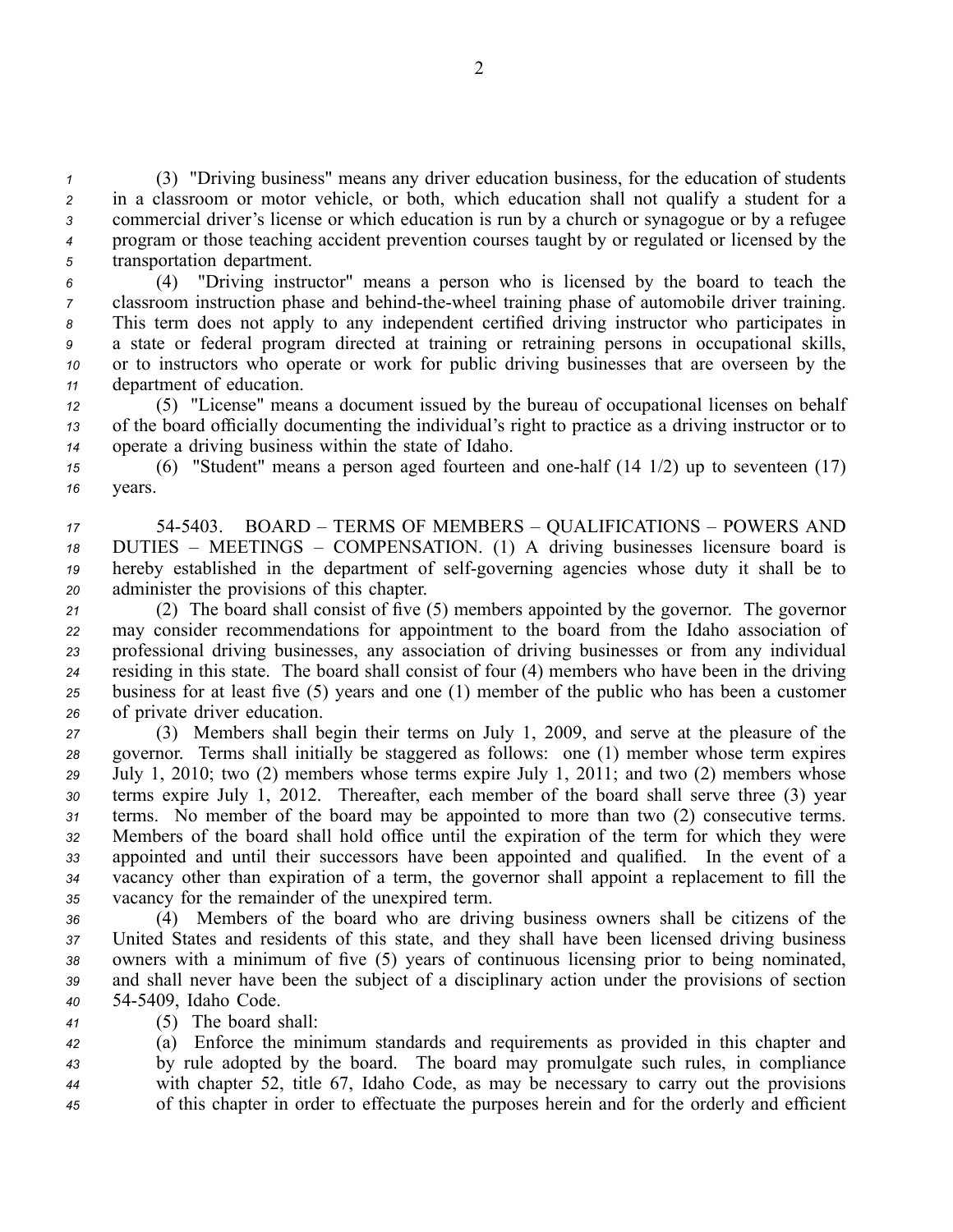*<sup>1</sup>* administration thereof, excep<sup>t</sup> as may be limited or prohibited by law and the provisions *<sup>2</sup>* of this chapter;

- *<sup>3</sup>* (b) Accept or reject applications for licensing, business and instruction, and establish the *<sup>4</sup>* fees to be charged for original application and renewal, subject to the provisions of this *<sup>5</sup>* chapter;
- *<sup>6</sup>* (c) Hold and attend public meetings, and furnish copies of information to those engaged *7* in the business and to the public upon request;
- *<sup>8</sup>* (d) Review and approve instructor training curriculum and programs;
- *<sup>9</sup>* (e) Contract with the bureau of occupational licenses to provide administrative services; *<sup>10</sup>* and
- *<sup>11</sup>* (f) Include <sup>a</sup> link on the bureau of occupational licenses' website to current curriculum *<sup>12</sup>* components offered by private driver education businesses.
- *<sup>13</sup>* (6) The board shall have the authority to conduct inspections and audits of any licensed *<sup>14</sup>* driving business or any licensed instructor to ensure compliance with the laws and rules of the *<sup>15</sup>* board. Failure to cooperate with an inspection or audit may constitute grounds for disciplinary *<sup>16</sup>* action.
- *<sup>17</sup>* (7) The board shall meet within thirty (30) days after the appointment of its members and *<sup>18</sup>* thereafter at such times as may be expedient and necessary for the proper performance of its *<sup>19</sup>* duties, but it shall not meet less than once per year.
- *<sup>20</sup>* (8) At the board's first meeting, the members shall elect one (1) of their number to be *<sup>21</sup>* chairman and then shall elect <sup>a</sup> chairman annually thereafter. The chairman may serve in such *<sup>22</sup>* capacity for <sup>a</sup> one (1) year term and may not serve in such capacity for more than two (2) *<sup>23</sup>* consecutive terms.
- *<sup>24</sup>* (9) A majority of the board shall constitute <sup>a</sup> quorum for the transaction of business.
- 25 (10) Each member of the board shall be compensated as provided by section 59-509(k), *<sup>26</sup>* Idaho Code.
- *<sup>27</sup>* 545404. FEES. (1) All fees received under the provisions of this chapter shall be paid *<sup>28</sup>* to the bureau of occupational licenses and deposited in the state treasury to the credit of the *<sup>29</sup>* occupational licenses fund. All costs and expenses incurred under the provisions of this chapter *<sup>30</sup>* shall be <sup>a</sup> charge against and paid from said fund. Actual fees shall be set by administrative *<sup>31</sup>* rule.
- 

*<sup>32</sup>* (2) An original application fee shall be no more than one hundred dollars (\$100).

- *<sup>33</sup>* (3) The fee for the original license, and the annual renewal, of any instructor license or *<sup>34</sup>* apprentice permit shall be no more than one hundred dollars (\$100).
- *<sup>35</sup>* (4) A fee for the original license, and the annual renewal, of any driving business license *<sup>36</sup>* shall be no more than nine hundred dollars (\$900).
- *<sup>37</sup>* (5) All licenses issued under the provisions of this chapter shall be subject to annual 38 renewal. License renewal and reinstatement shall be in accordance with section 67-2614, Idaho *<sup>39</sup>* Code.
- *<sup>40</sup>* (6) All fees are nonrefundable.
- *<sup>41</sup>* 545405. DRIVING BUSINESSES LICENSE REQUIREMENTS. (1) No private *<sup>42</sup>* driver training business shall be established nor shall any existing business continue to operate *<sup>43</sup>* unless the business applies for and obtains from the board <sup>a</sup> license which expires on the *<sup>44</sup>* license issue date and must be renewed annually. The application for license shall include the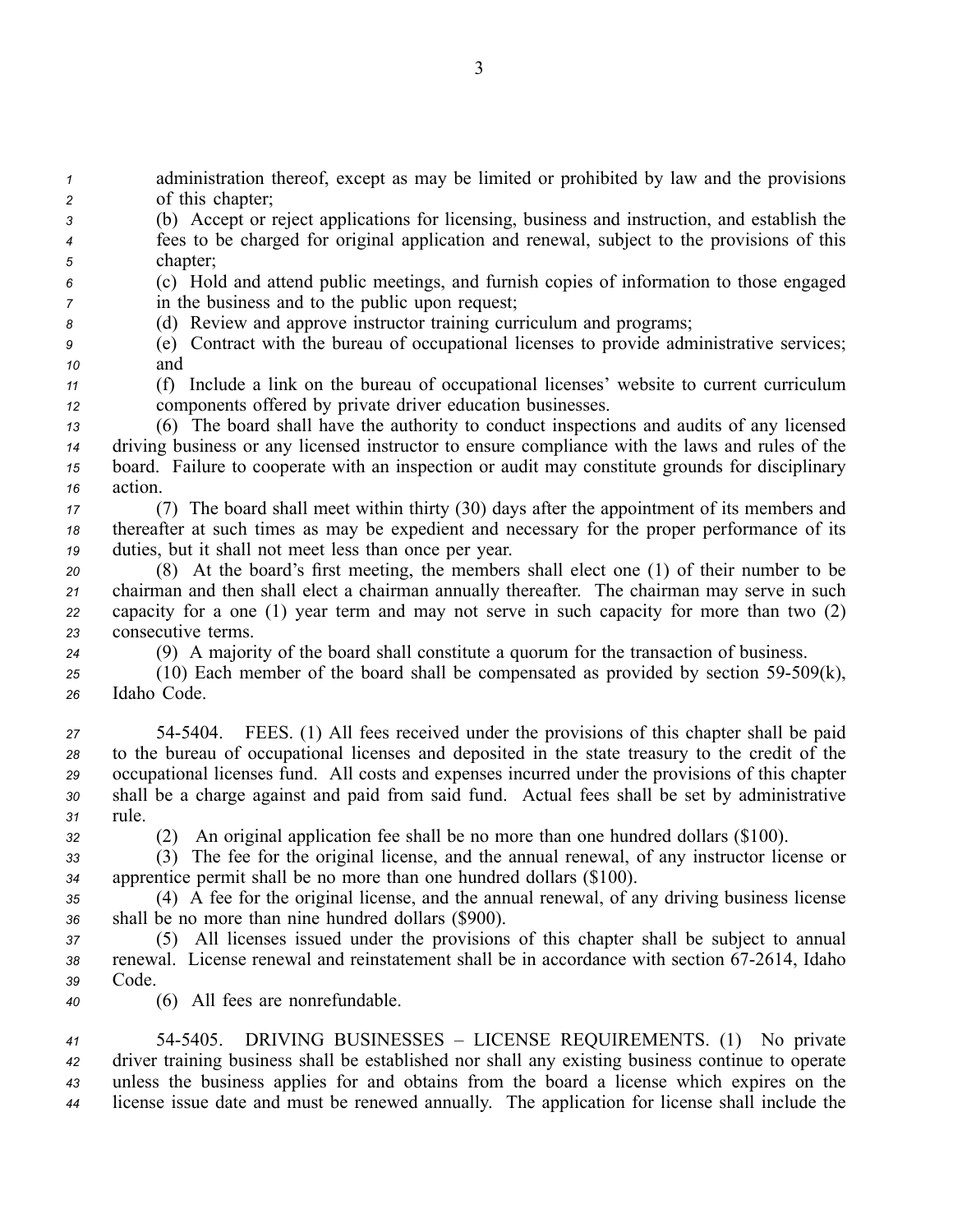name of the owner, criminal history background check, the location of the business, <sup>a</sup> certificate of occupancy, <sup>a</sup> certificate of automobile insurance, <sup>a</sup> list of certified instructors, proof of an annual vehicle check, board approved curriculum components and <sup>a</sup> course of instruction for students, which shall include the following:

- 
- *<sup>5</sup>* (a) Not less than thirty (30) hours of classroom instruction;
- 6 (b) Not less than six (6) hours of behind-the-wheel practice driving; and
- *<sup>7</sup>* (c) Not less than six (6) hours of observation.

 (2) Any private driver training business or driving instructor licensed pursuan<sup>t</sup> to this chapter shall be exemp<sup>t</sup> from the provisions of title 33, Idaho Code, that regulate driver education as long as such license is current and valid and the private driver training business or driving instructor is acting pursuan<sup>t</sup> to activities that the license permits.

 (3) Any driving business licensed pursuan<sup>t</sup> to this chapter may contract with <sup>a</sup> public school to provide driver education. Any driving business that contracts with <sup>a</sup> public school to provide driver education may be allowed to use the services of any or all of the driving instructors of that driving business. Once <sup>a</sup> person has been licensed as <sup>a</sup> driving instructor, that person is authorized to teach in any approved driver education program.

 545406. DRIVING INSTRUCTORS – REQUIREMENTS. (1) Each person applying for <sup>a</sup> driving instructor license must complete an application provided by the bureau of occupational licenses that requires the applicant to be at least twenty-one (21) years of age, have <sup>a</sup> valid driver's license, <sup>a</sup> copy of <sup>a</sup> satisfactory driving record from the Idaho transportation department, criminal history background check, medical certificate and copies of required completed coursework and the board approved apprenticeship training program.

 (2) On and after July 1, 2010, every new applicant for <sup>a</sup> license pursuan<sup>t</sup> to this chapter shall have completed <sup>a</sup> board approved apprenticeship training program of not less than sixty 25 (60) hours of classroom instruction and one hundred eight (108) hours of behind-the-wheel training.

*<sup>27</sup>* 545407. CURRICULUM COMPONENTS FOR DRIVING BUSINESSES. The *<sup>28</sup>* curriculum components for driving businesses shall be approved by the board and reviewed *<sup>29</sup>* annually and the curriculum components must accompany any original application for <sup>a</sup> license.

 545408. DISCIPLINE. (1) Grounds for discipline. The board shall have the power to deny any application for or renewal of <sup>a</sup> driving instructor license or to revoke, suspend or otherwise sanction any such license issued pursuan<sup>t</sup> to this chapter and to limit or restrict the practice of any driving instructor upon <sup>a</sup> determination by the board that the person:

*<sup>34</sup>* (a) Was convicted, found guilty, received <sup>a</sup> withheld judgment or suspended sentence in *<sup>35</sup>* this or any other state, of any action constituting <sup>a</sup> felony or of <sup>a</sup> crime involving moral *<sup>36</sup>* turpitude; or

- *<sup>37</sup>* (b) Violated the provisions of this chapter or rules, standards of conduct and practice, or *<sup>38</sup>* any ethical codes as may be adopted by the board; or
- *<sup>39</sup>* (c) Is or has been negligent or reckless in the practice of driver education; or

*<sup>40</sup>* (d) Has had any license, certificate or registration to work as <sup>a</sup> driving instructor *<sup>41</sup>* suspended or revoked in any jurisdiction. A certified copy of the order of suspension or *<sup>42</sup>* revocation shall be prima facie evidence of such suspension or revocation.

*<sup>43</sup>* (2) Every person subject to disciplinary proceedings shall be afforded an opportunity for *<sup>44</sup>* hearing.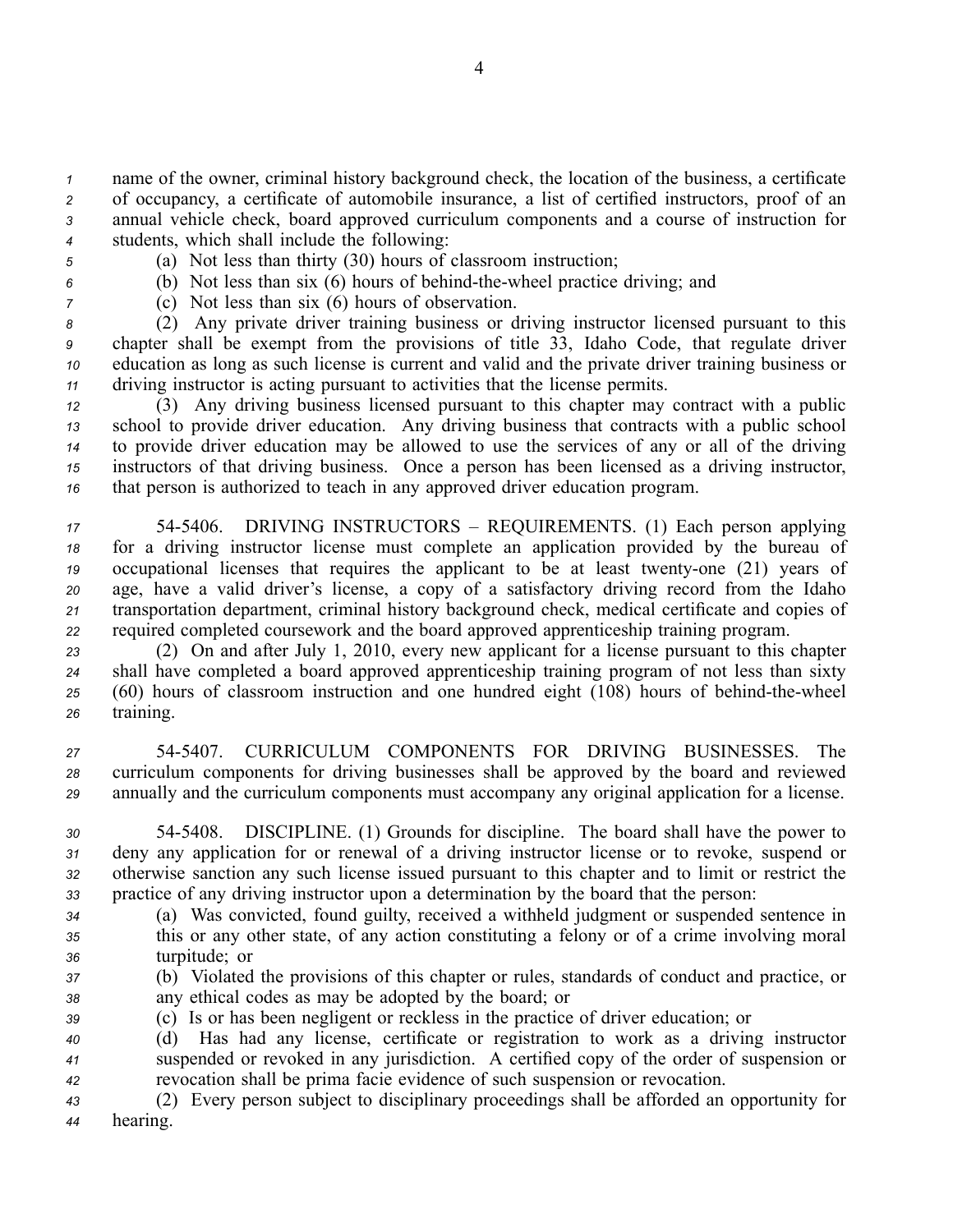*<sup>1</sup>* (a) All proceedings hereunder shall be in accordance with chapter 52, title 67, Idaho *<sup>2</sup>* Code.

*<sup>3</sup>* (b) Hearings shall be conducted by the board or by persons appointed by the board to *<sup>4</sup>* conduct hearings and receive evidence.

*<sup>5</sup>* (3) The board may, pursuan<sup>t</sup> to an order of discipline, require the person to pay all *<sup>6</sup>* or par<sup>t</sup> of the costs and fees incurred by the board in proceedings upon which the order was *<sup>7</sup>* entered.

- *<sup>8</sup>* (4) The board may, pursuan<sup>t</sup> to an order of discipline, require the person to pay an *<sup>9</sup>* administrative fine not to exceed one thousand dollars (\$1,000) for each violation identified in *<sup>10</sup>* the order.
- *<sup>11</sup>* 545409. CERTAIN ACTS PROHIBITED. (1) The following acts shall be unlawful and *<sup>12</sup>* punishable as <sup>a</sup> misdemeanor:
- *<sup>13</sup>* (a) The violation of any of the provisions of this chapter;
- *<sup>14</sup>* (b) Permitting any person in one's employ, supervision or control to practice as <sup>a</sup> driving *<sup>15</sup>* instructor unless that person has complied with the provisions of this chapter;
- *<sup>16</sup>* (c) Practicing or offering to practice any of the occupations defined in this chapter, unless *<sup>17</sup>* licensed as herein provided;
- *<sup>18</sup>* (d) Maintaining or operating <sup>a</sup> driving business unless such business is licensed as herein *<sup>19</sup>* provided.

 (2) The board may seek injunction against any person who practices as <sup>a</sup> driving instructor or who operates <sup>a</sup> driving business in violation of the provisions of this chapter. In the event <sup>a</sup> permanen<sup>t</sup> injunction is entered against such person, or plea or verdict of guilty is entered in any criminal matter, the board may impose <sup>a</sup> civil penalty in the amount of all costs and fees incurred by the board in prosecuting the matter.

- *<sup>25</sup>* SECTION 3. That Section 672601, Idaho Code, be, and the same is hereby amended to *<sup>26</sup>* read as follows:
- *<sup>27</sup>* 672601. DEPARTMENT CREATED ORGANIZATION DIRECTOR BUREAU *<sup>28</sup>* OF OCCUPATIONAL LICENSES CREATED. (1) There is hereby created the department of 29 self-governing agencies. The department shall, for the purposes of section 20, article IV of the *<sup>30</sup>* constitution of the state of Idaho, be an executive department of the state government.
- 
- *<sup>31</sup>* (2) The department shall consist of the following:
- *<sup>32</sup>* (a) Agricultural commodity commissions: Idaho apple commission, as provided by *<sup>33</sup>* chapter 36, title 22, Idaho Code; Idaho bean commission, as provided by chapter 29, *<sup>34</sup>* title 22, Idaho Code; Idaho beef council, as provided by chapter 29, title 25, Idaho *<sup>35</sup>* Code; Idaho cherry commission, as provided by chapter 37, title 22, Idaho Code; Idaho *<sup>36</sup>* dairy products commission, as provided by chapter 31, title 25, Idaho Code; Idaho *<sup>37</sup>* pea and lentil commission, as provided by chapter 35, title 22, Idaho Code; Idaho *<sup>38</sup>* potato commission, as provided by chapter 12, title 22, Idaho Code; the Idaho wheat *<sup>39</sup>* commission, as provided by chapter 33, title 22, Idaho Code; and the Idaho aquaculture *<sup>40</sup>* commission, as provided by chapter 44, title 22, Idaho Code.
- *<sup>41</sup>* (b) Professional and occupational licensing boards: Idaho state board of certified public *<sup>42</sup>* accountancy, as provided by chapter 2, title 54, Idaho Code; board of acupuncture, *<sup>43</sup>* as provided by chapter 47, title 54, Idaho Code; board of architectural examiners, as *<sup>44</sup>* provided by chapter 3, title 54, Idaho Code; office of the state athletic director, as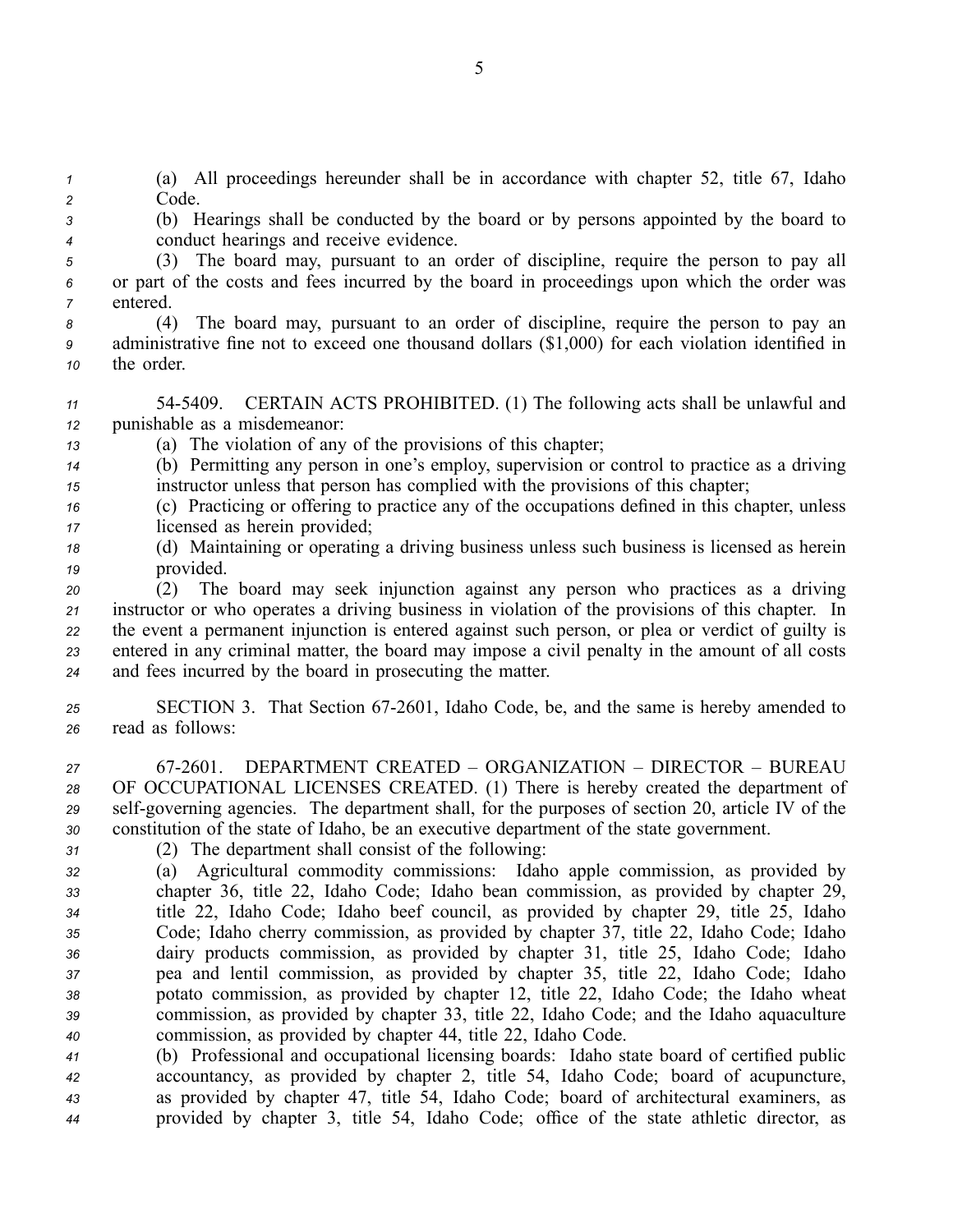provided by chapter 4, title 54, Idaho Code; board of barber examiners, as provided by chapter 5, title 54, Idaho Code; board of commissioners of the Idaho state bar, as provided by chapter 4, title 3, Idaho Code; board of chiropractic physicians, as provided by chapter 7, title 54, Idaho Code; Idaho board of cosmetology, as provided by chapter 8, title 54, Idaho Code; Idaho counselor licensing board, as provided by chapter 34, title 54, Idaho Code; state board of dentistry, as provided by chapter 9, title 54, Idaho Code; state board of denturitry, as provided by chapter 33, title 54, Idaho Code; state board of engineering examiners, as provided by chapter 12, title 54, Idaho Code; state board for registration of professional geologists, as provided by chapter 28, title 54, Idaho Code; speech and hearing services licensure board, as provided by chapter 29, title 54, Idaho Code; Idaho physical therapy licensure board, as provided by chapter 22, title 54, Idaho Code; Idaho state board of landscape architects, as provided by chapter 30, title 54, Idaho Code; liquefied petroleum gas safety board, as provided by chapter 53, title 54, Idaho Code; state board of medicine, as provided by chapter 18, title 54, Idaho Code; state board of morticians, as provided by chapter 11, title 54, Idaho Code; board of naturopathic medical examiners, as provided by chapter 51, title 54, Idaho Code; board of nurses, as provided by chapter 14, title 54, Idaho Code; board of examiners of nursing home administrators, as provided by chapter 16, title 54, Idaho Code; state board of optometry, as provided by chapter 15, title 54, Idaho Code; Idaho outfitters and guides board, as provided by chapter 21, title 36, Idaho Code; board of pharmacy, as provided by chapter 17, title 54, Idaho Code; state board of podiatry, as provided by chapter 6, title 54, Idaho Code; Idaho state board of psychologist examiners, as provided by chapter 23, title 54, Idaho Code; Idaho real estate commission, as provided by chapter 20, title 54, Idaho Code; real estate appraiser board, as provided by chapter 41, title 54, Idaho Code; board of social work examiners, as provided by chapter 32, title 54, Idaho Code; the board of veterinary medicine, as provided by chapter 21, title 54, Idaho Code; the board of examiners of residential care facility administrators, as provided by chapter 42, title 54, Idaho Code; the certified shorthand reporters board, as provided by chapter 31, title 54, Idaho Code; the driving businesses licensure board, as provided by chapter 54, title 54, Idaho Code; and the board of drinking water and wastewater professionals, as provided by chapter 24, title 54, Idaho Code.

*<sup>32</sup>* (c) The board of examiners, pursuan<sup>t</sup> to section 672001, Idaho Code.

 (d) The division of building safety: building code board, chapter 41, title 39, Idaho Code; manufactured home advisory housing board, chapter 21, title 44, Idaho Code; electrical board, chapter 10, title 54, Idaho Code; public works contractors license board, chapter 19, title 54, Idaho Code; plumbing board, chapter 26, title 54, Idaho Code; public works construction management, chapter 45, title 54, Idaho Code; the heating, ventilation and air conditioning board, chapter 50, title 54, Idaho Code; and modular buildings advisory board, chapter 43, title 39, Idaho Code.

 (e) The division of veterans services to be headed by <sup>a</sup> division administrator who shall be <sup>a</sup> nonclassified employee exemp<sup>t</sup> from the provisions of chapter 53, title 67, Idaho Code. The administrator of the division shall administer the provisions of chapter 2, title 65, Idaho Code, and chapter 9, title 66, Idaho Code, with the advice of the veterans affairs commission established under chapter 2, title 65, Idaho Code, and shall perform such additional duties as are imposed upon him by law.